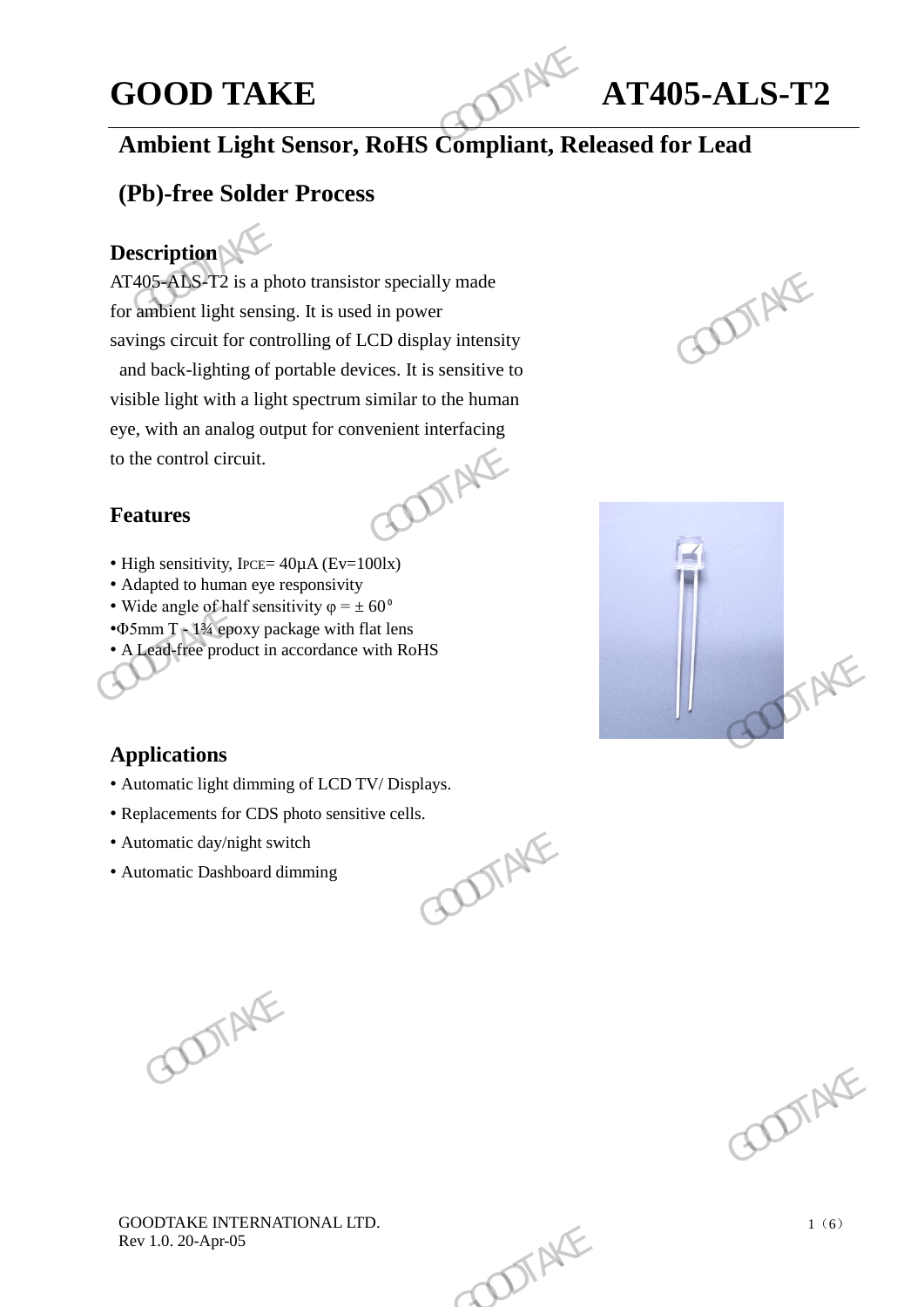

# **Absolute Maximum Ratings**

|                                                                    | <b>GOOD TAKE</b> |                                               |                  |     |              | TIANE<br><b>AT405-ALS-T2</b> |                         |  |  |  |  |
|--------------------------------------------------------------------|------------------|-----------------------------------------------|------------------|-----|--------------|------------------------------|-------------------------|--|--|--|--|
| <b>Absolute Maximum Ratings</b>                                    |                  |                                               |                  |     |              |                              |                         |  |  |  |  |
| Tamb=25℃, unless otherwise specified                               |                  |                                               |                  |     |              |                              |                         |  |  |  |  |
| Parameter                                                          |                  | <b>Test Conditions</b>                        | Symbol           |     | Value        |                              | Unit                    |  |  |  |  |
| Collector-emitter voltage                                          |                  |                                               | <b>VCEO</b>      |     | 6            |                              | $\mathbf V$             |  |  |  |  |
| Emitter-collector voltage                                          |                  |                                               | <b>VECO</b>      |     | 1.5          |                              | $\mathbf{W}$            |  |  |  |  |
| Collector current                                                  |                  |                                               | Ic               |     | 20           |                              | mA                      |  |  |  |  |
| Total power dissipation                                            |                  | Tamb $\leq 55^{\circ}$ C                      | $P_{\text{tot}}$ |     | 100          |                              | mW                      |  |  |  |  |
| <b>Operating Temperature range</b>                                 |                  |                                               | Tamb             |     | $-40+100$    |                              | $^{\circ}$ C            |  |  |  |  |
| Storage Temperature range                                          |                  |                                               | <b>Tstg</b>      |     | $-40+100$    |                              | $\mathrm{C}$            |  |  |  |  |
| <b>Solder Heat Resistance</b>                                      |                  | 2mm from package,<br>$t \leq 5$ sec. 2 cycles | Tsd              |     | 260          |                              | $^{\circ}C$             |  |  |  |  |
| <b>Basic Characteristics</b><br>Tamb=25°C                          |                  |                                               |                  |     |              |                              |                         |  |  |  |  |
| Parameter                                                          |                  | <b>Test Conditions</b>                        | Symbo            | Min | Typ          | Max                          | Unit                    |  |  |  |  |
| Collector-emitter<br>breakdown voltage                             |                  | $Ic = 0.1mA$                                  | <b>VCEO</b>      | 15  |              |                              |                         |  |  |  |  |
| Operating voltage                                                  |                  |                                               | <b>Vs</b>        | 2.5 |              | 5.5                          | $\overline{\mathsf{V}}$ |  |  |  |  |
| $C_0$ llector dark current $\frac{1}{2}$ VCE-10V E <sub>V</sub> -0 |                  |                                               | ICDO             |     | $\mathbf{R}$ | 50                           | nA                      |  |  |  |  |

# **Basic Characteristics**

| Parameter                                                                                                                          | <b>Test Conditions</b>                               | Symbo                         | Min | Typ  | Max | Unit         |  |
|------------------------------------------------------------------------------------------------------------------------------------|------------------------------------------------------|-------------------------------|-----|------|-----|--------------|--|
| Collector-emitter<br>breakdown voltage                                                                                             | $Ic = 0.1mA$                                         | <b>VCEO</b>                   | 15  |      |     | XN           |  |
| Operating voltage                                                                                                                  |                                                      | <b>Vs</b>                     | 2.5 |      | 5.5 | V            |  |
| Collector dark current                                                                                                             | $VCE=10V, Ev=0$                                      | <b>ICEO</b>                   |     | 3    | 50  | nA           |  |
| Collector-emitter<br>capacitance                                                                                                   | $VCE = 0V$ , $f = 1MHz$ , $Ev = 0$                   | CCEO                          |     | 16   |     | pF           |  |
|                                                                                                                                    | Ev=20lx, STD illuminant A,<br>$VCE = 5V$             | <b>IPCE</b>                   | 3.5 | 10   | 16  | μA           |  |
| Collector light current                                                                                                            | Ev=100lx, STD illuminant A,<br>$VCE = 5V$            | <b>IPCE</b>                   |     | 40   |     | μA           |  |
| Angle<br>$% \left( \left( \mathcal{A},\mathcal{A}\right) \right) =\left( \mathcal{A},\mathcal{A}\right)$ of<br>half<br>sensitivity |                                                      | $\Phi$                        |     | ± 60 |     | deg          |  |
| Peak Wavelength                                                                                                                    |                                                      | $\lambda P$                   |     | 630  |     | $\eta$ m     |  |
| Spectral Bandwidth                                                                                                                 |                                                      | $\lambda$ 0.1                 | 360 |      | 970 | nm           |  |
| Collector-emitter<br><b>Saturation Voltage</b>                                                                                     | Ev=1klx, STD illuminant A,<br>$VCE = 5V$ IPCE= 1.2mA | $\ensuremath{\text{VCE}}$ sat |     |      | 0.4 | $\mathbf{V}$ |  |
| GOODTAKE INTERNATIONAL LTD.<br>Rev 1.0. 20-Apr-05                                                                                  | OTAL                                                 |                               |     |      |     | 2(6)         |  |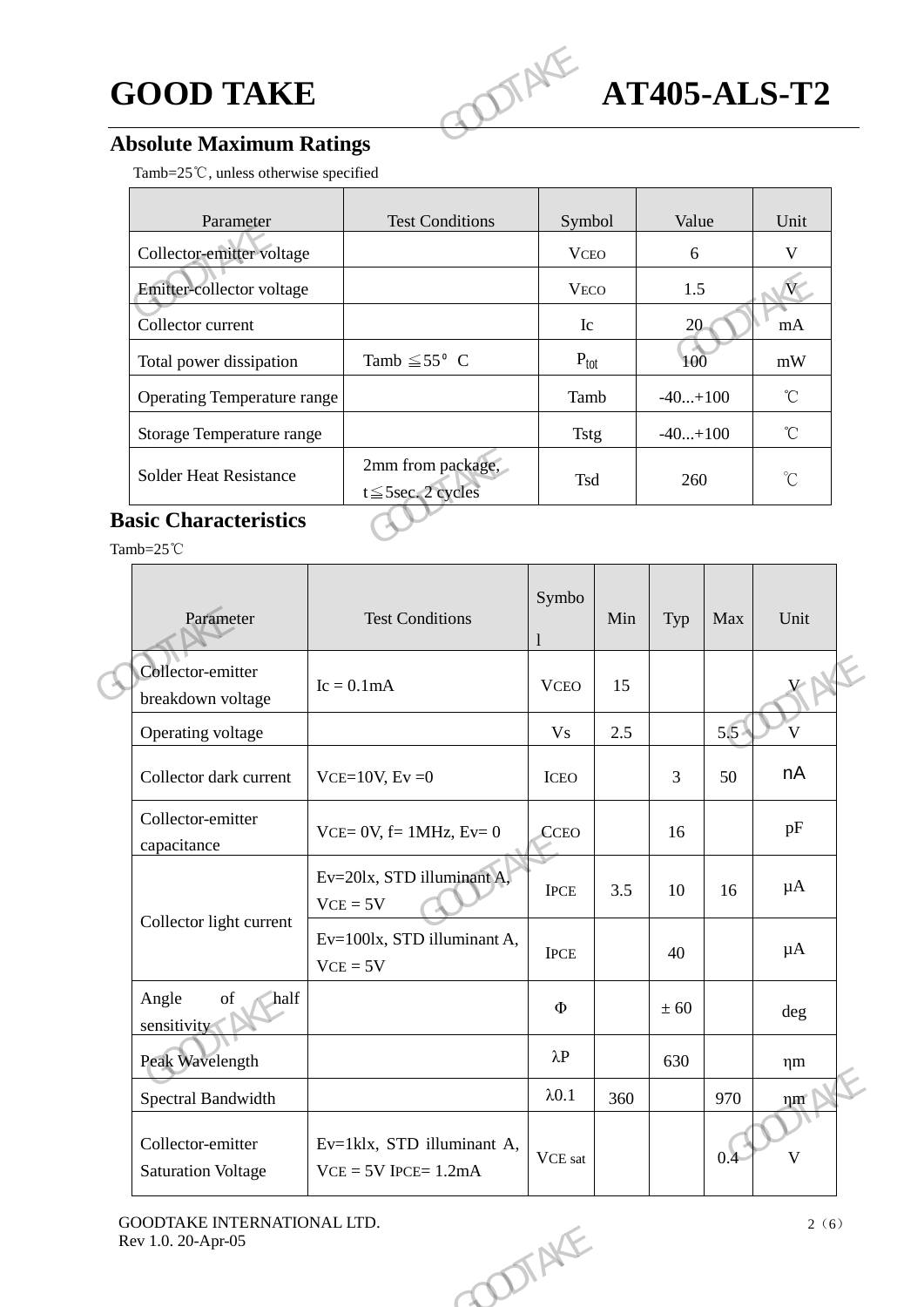GOOD TAKE **AT405-ALS-T2** 

## **Typical Characteristics** (Tamb = 25℃ unless otherwise specified)